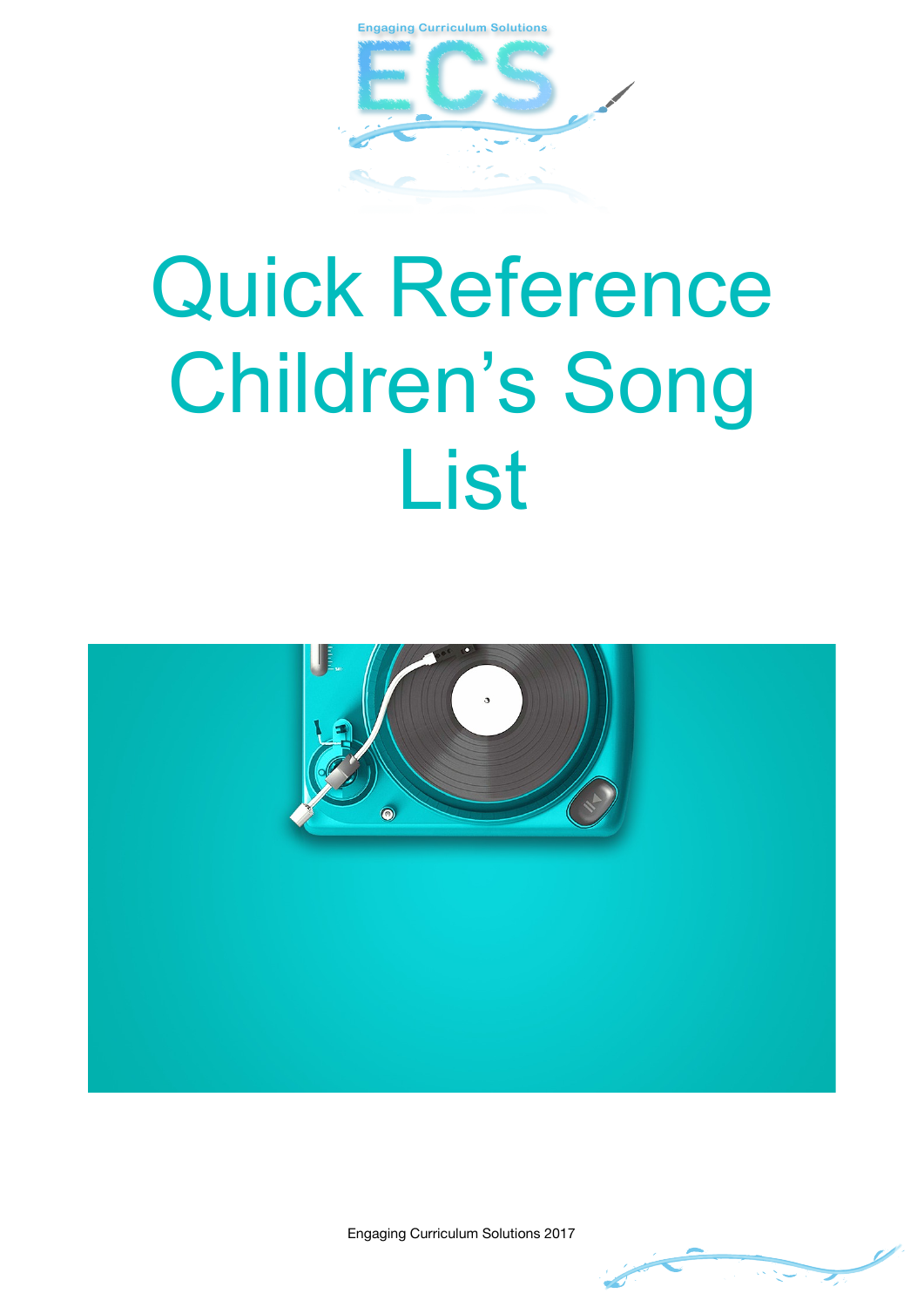## Finger Play Songs

- Open, Shut Them
- Two Little Dickie Birds
- Here is the Sea
- Wind the Bobbin Up
- Where is Thumpkin?
- Two Policeman Met in a Lane
- All Your Men Are Up
- Patty Cake
- Pizza, Pizza, Pizza
- Slippery Fish
- Diddem, Daddem, Waddem, Choo.
- 5 Little Speckled Frogs
- 5 Little Ducks (went out one day)
- 5 Little Ducks (that I once knew)
- 5 Cheeky Monkeys (swinging in a tree)
- 5 Cheeky Monkeys (jumping on the bed)
- 5 Little Men in a Flying Saucer
- 3 Jelly fish
- How Many Fingers on my Hand
- Upsy Down Town
- I'm a Nut
- Pitter, Patter
- Here is a Beehive/Taking Home My Baby Bumble Bee
- Do Your Ears Hand Low
- Wheel on The Bus
- Miss Polly/Mr Eddy
- Incy Wincy Spider
- Knicky Knacky Knocky Noo
- Heads and Shoulders

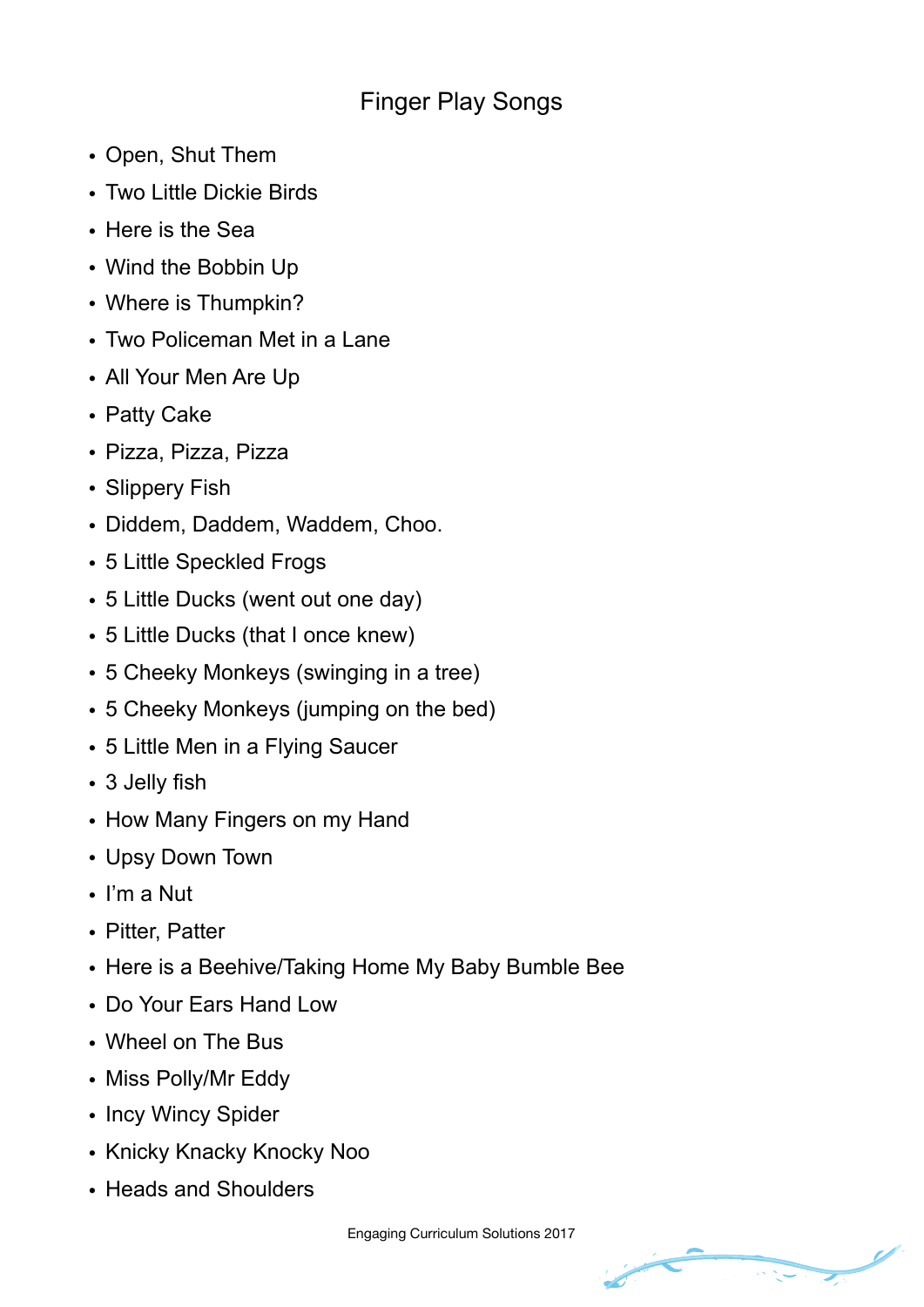- I had a Baby Turtle
- Clap Your Hands
- Tap Your Fingers
- There was a Flea
- I'm a Little Teapot/Sugar Bowl
- Henry's Happy Hair Shop
- Put a Dot Over Here
- A Sailor Went to Sea
- Twinkle, Twinkle (little star)
- Twinkle, Twinkle (Motor Car)

#### Miscellaneous

- There Was a Shark
- Baby Shark
- Old MacDonald
- I Saw a Bear in The Shopping Mall
- A Frog Went Walking
- BINGO
- There Was A Teacher (BINGO)
- Leo The Lion
- In The Jungle
- Peanut on a Railway Track
- Alice The Camel
- Alphabet Song
- 3 in the Bed
- Shoo Fly
- Down in the Valley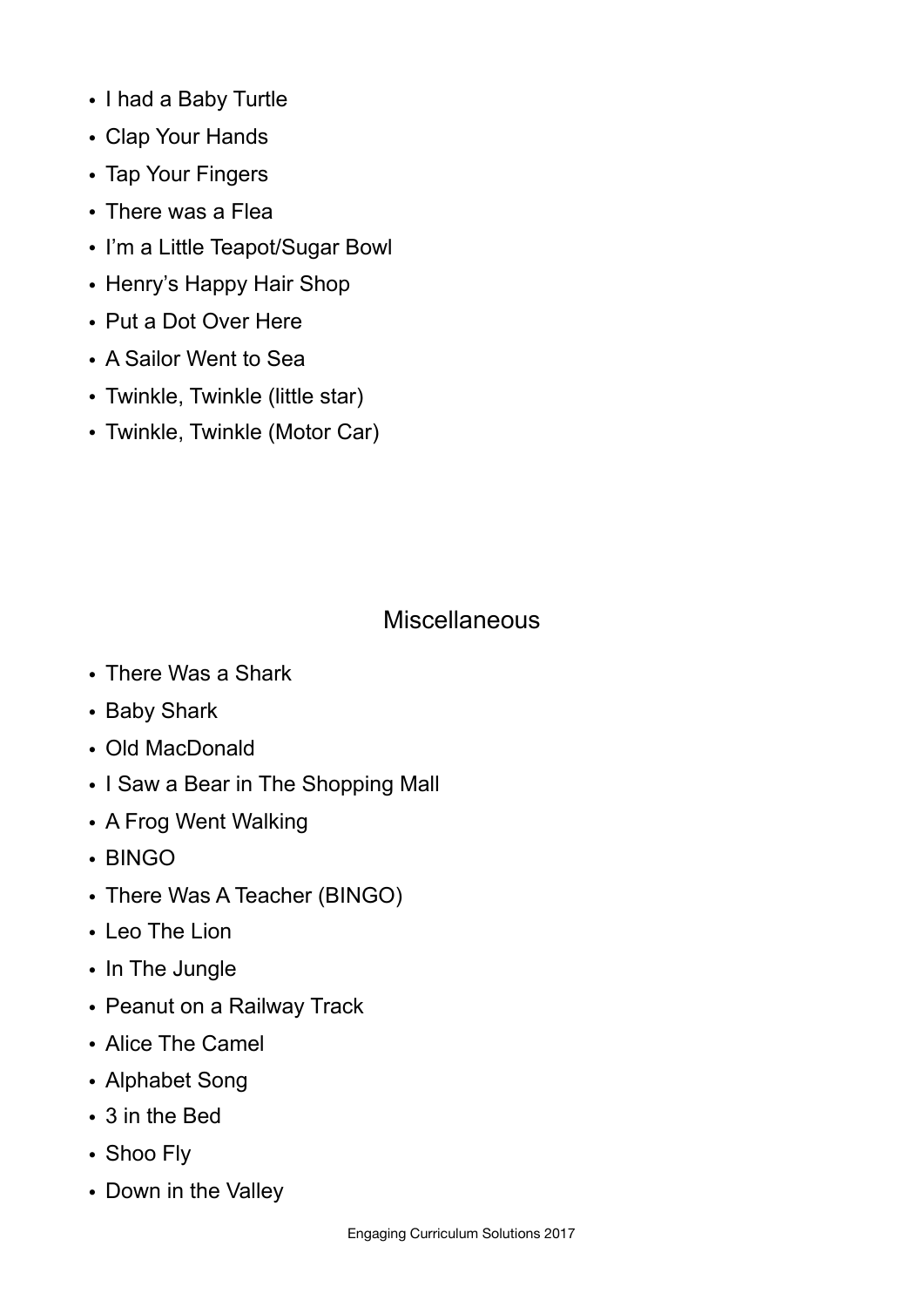- Them Bones
- 1, 2, 3, 4, 5 Once I Caught a Fish Alive
- 3 Blind Mice
- Fre Jaques (Bother John)
- I am a Vowel Man
- I am the Music Man
- If You're Happy and You Know It
- If You're Australian and You Know It
- Hey Diddle Diddle
- I Hear Thunder
- It's Raining, It's Pouring
- Hush Little Baby
- I Love You, You Love Me
- Kookaburra (Gum Tree/Electric Wire)
- 5 Little Indians
- Herman the Worm
- London Bridge
- She'll Be Coming 'Round The Mountain
- Mr Clickety Cane
- Do You Put Your Show On Your Head?
- Row, Row, Row Your Boat
- Rainbow Song
- The Old Lady Who Swallowed a Fly
- This Old Man
- There's Sunday and There's Monday (Adams Family tune)
- I Wonder What Your Name Is?
- There's a Hole in My Bucket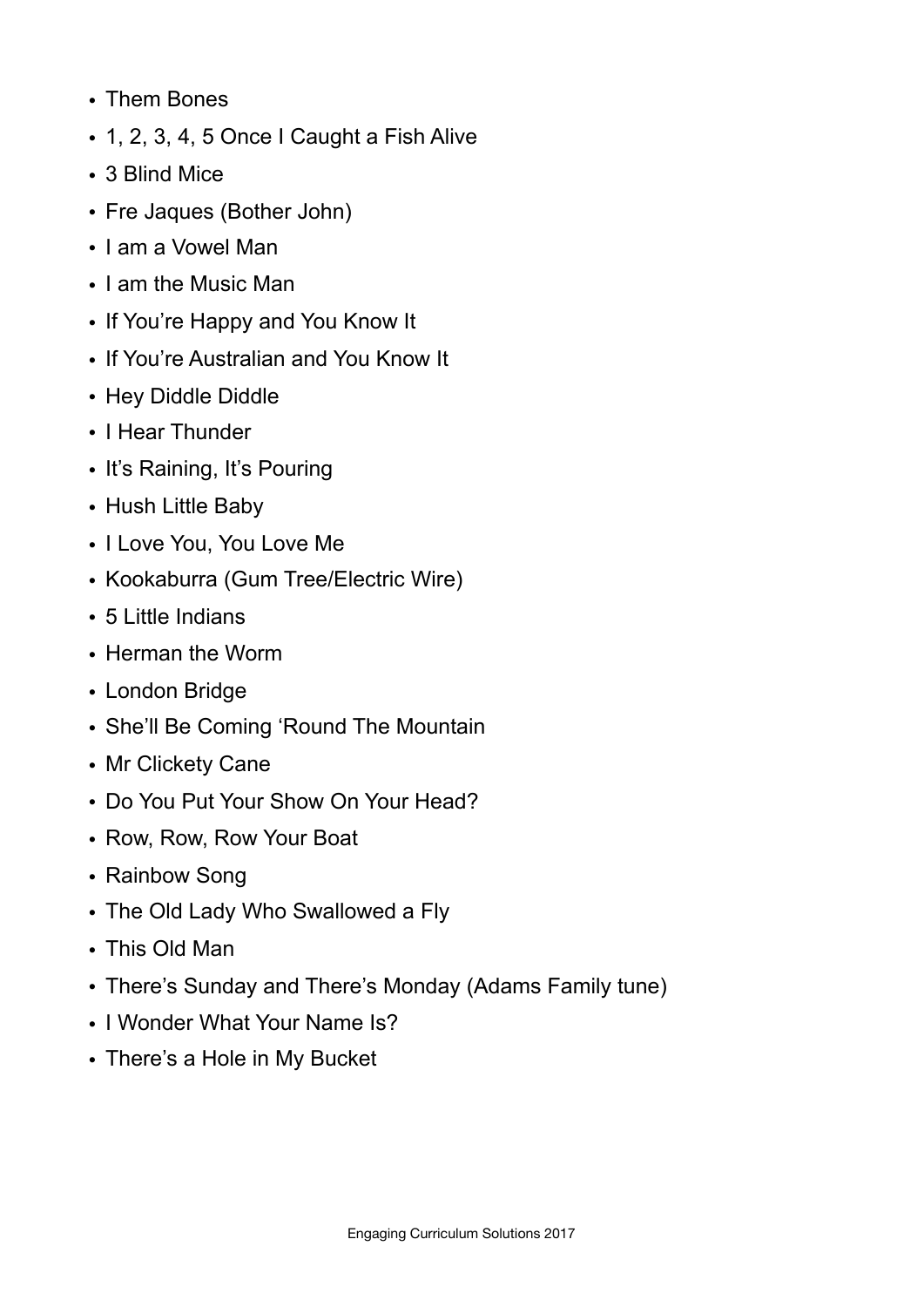### Circle Games

- Sandy Girl
- Punchinello
- Look at Katie Dancing
- Great Big Bull Frog
- Gorillas in the Zoo
- 5 Grey Elephants
- Where, oh Where
- Ants Go Marching
- There Was a Princes Long Ago
- Ring a Rosie

## Full Body Movement Songs

- I Went to the Market
- My Body Makes Music
- Hi! My Name Is Jo.
- One Finger, One Thumb
- The Grand Old Duke of York
- I'm a Dinosaur
- I'm a Baby Shoot
- Dingle, Dangle Scarecrow
- Bear Hunt
- Zoom, Zoom, Zoom
- Clap Your Hands to the Music
- You Can Stamp Your Feet
- I'm Walking in the City
- Shake Your Sillies Out
- Giddy Up
- I'm Being Swallowed By a Boa Constrictor